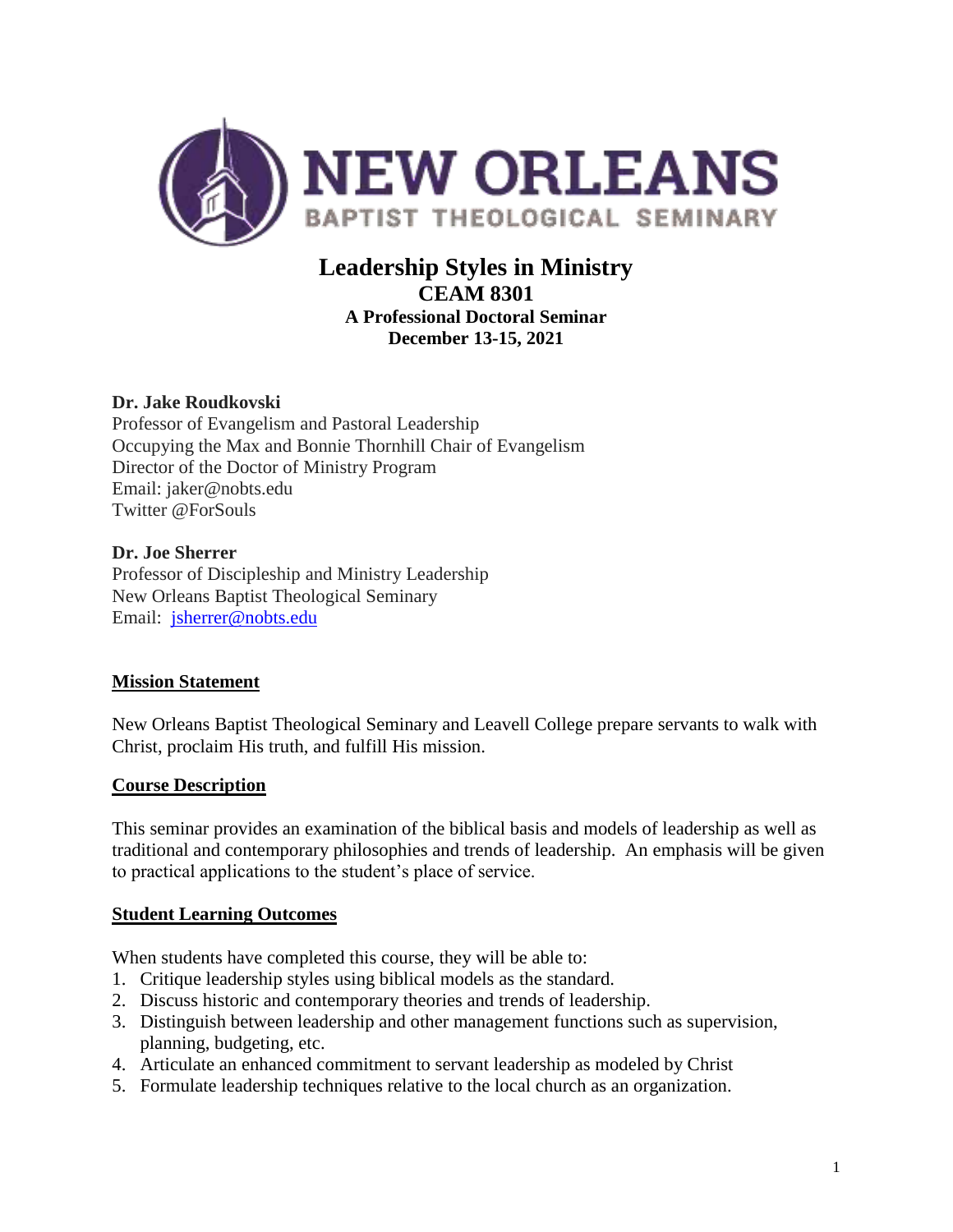- 6. Formulate a personal leadership development program based on input from others as well as through personal introspection.
- 7. Develop a personal leadership strategy to address the mission and needs of his/her ministry setting.
- 8. Demonstrate a personal application of leadership skills.

### **Required Textbooks**

- Ledbetter, Bernice M., Robert J. Banks, and David C. Greenhalph. *Reviewing Leadership: A Christian Evaluation of Current Approaches.* Second Edition. Grand Rapids: Baker Academic, 2016. (ISBN 0-8010-2690-03)
- Borek, John, Danny Lovett, and Elmer Towns. *The Good Book on Leadership*. Nashville: Broadman and Holman Publishers, 2005. (ISBN 0-8054-3167-5)
- Echols, Steven F. and Allen England. *Catastrophic Crisis: Ministry Leadership in the Midst of Trial and Tragedy.* Nashville: Broadman and Holman, 2011. (ISBN 978-0- 8054-4976-1)
- Olson, David T. *Discovering Your Leadership Style: The Power of Chemistry, Strategy, and Spirituality*. Downers Grove, IL: InterVarsity Press, 2014. (ISBN978- 0830841134)
- *The Biblical DISC Report Personality Style (Online)*. PeopleKeys. Boardman, OH: 2017. [www.discinsights.com](http://www.discinsights.com/) (When you connect with the website go the Shop By Product / DISC for Ministry / Volunteer Placement). Be sure to click on *The Biblical DISC Report* rather than the standard DISC Personality System. In order for the discussion to be consistent, students must take the DISC profile with this particular version. Taking the DISC with any other version will not fulfill the course requirements.

# **Course Requirements**

*NOTE: Students may receive assistance with any difficulties with Blackboard by contacting blackboardhelpdesk@nobts.edu.*

#### Pre-Seminar Assignments:

*(1)* **Leadership Lifeboats Reaction:** The student will read *Catastrophic Crisis: Ministry Leadership in the Midst of Trial and Tragedy*. The student will write a four-page double spaced reaction to Chapter 9 "Leadership Lifeboats: Help in Coping with Crises." Students should read carefully each case study in the various chapters as they will be assigned in group work during the seminar. First person may be utilized, but otherwise the paper must be in Turabian 8 style. This assignment is due to be posted on Blackboard by **December 12.**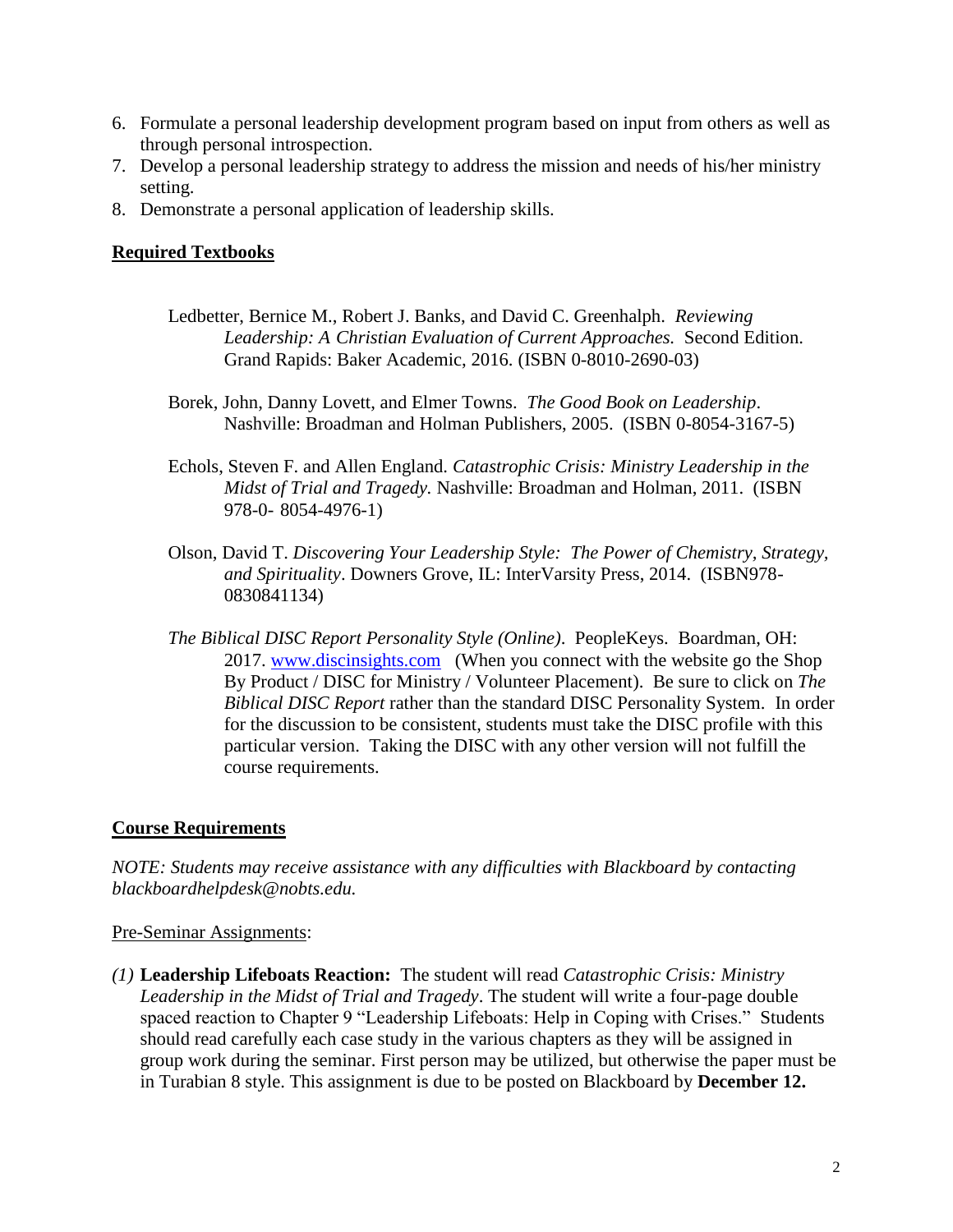- (2) **Presentation of Olson**: The students will work in groups to prepare a fifteen minute presentation of the strengths, weaknesses, and techniques to enhance one of the six leadership styles identified in Olson's book. Groups for this assignment will be posted on Blackboard no later than **November 15**. Materials for the group presentation should be posted in the Discussion Board section of Blackboard no later than the time of the presentation.
- (3) **Book Critique:** Students will choose ten chapters of the twenty-three chapters in *The Good Book on Leadership* that give different leadership types and biblical examples (chapters 2- 24). Students will then write a six to eight sentence reaction to each chapter. Notice that this is to be a reaction and not a summary. The focus should be on the presence or absence of practical application of the book to the student's particular place of ministry*. This assignment may be done in an informal manner. Turabian 8 style is not required, and the student may use first person.* Date Due: The student will post this assignment under the course assignment menu on BlackBoard by **December 12**.
- (4) **Personal Leadership Style Assessment:** The student will utilize the material in *Discovering Your Leadership Style* to write four two-page (double-spaced) summaries of the four leadership factors – chemistry, spirituality, strategy, and wisdom explored in the book. (Note: This is a paper of four two-page summaries for a total of eight pages). The student should summarize each aspect of the factor as well provide an illustration or example of each factor in a ministry setting. When called upon, the student should be prepared in the seminar to discuss how examples illustrate the leadership factors.

In addition, students are to take the Leadership Stools Inventory in Chapter 1 of the Olson book. Highlight the results in a one-page summary to be included with the summaries of the four factors. NOTE: This is total of nine pages for this assignment.

*This assignment does not have to conform to Turabian 8 style. First person may be used*. The student will post this assignment under the course assignment menu on BlackBoard by **December 12**. The seminar schedule will include times for presentation and discussion.

- (5) **Leadership Style Presentation:** Each student will work in a group and be responsible for leading a discussion of a particular section of *Reviewing Leadership* by Banks and Ledbetter. The professors will post the assignment schedule on BlackBoard under course documents no later than **November 22**. In preparation for working with the group, students will write a single spaced (space only between paragraphs) one-page paper that will summarize the important points of the chapter as they relate to their practice of ministry. *This assignment does not have to conform to Turabian 8 style. First person may be used*. The student will post his one-page paper of the assignment under the course assignment menu on BlackBoard by **December 12.** The group is to post any presentation materials in the Discussion Board of Blackboard by the time of the presentation.
- (6) **Personal DISC Profile Assessment**: The student is to take the DISC profile in the version previously mentioned under the textbook listings. The student will write a two-page single spaced analysis (space between paragraphs only) of how the profile does or does not have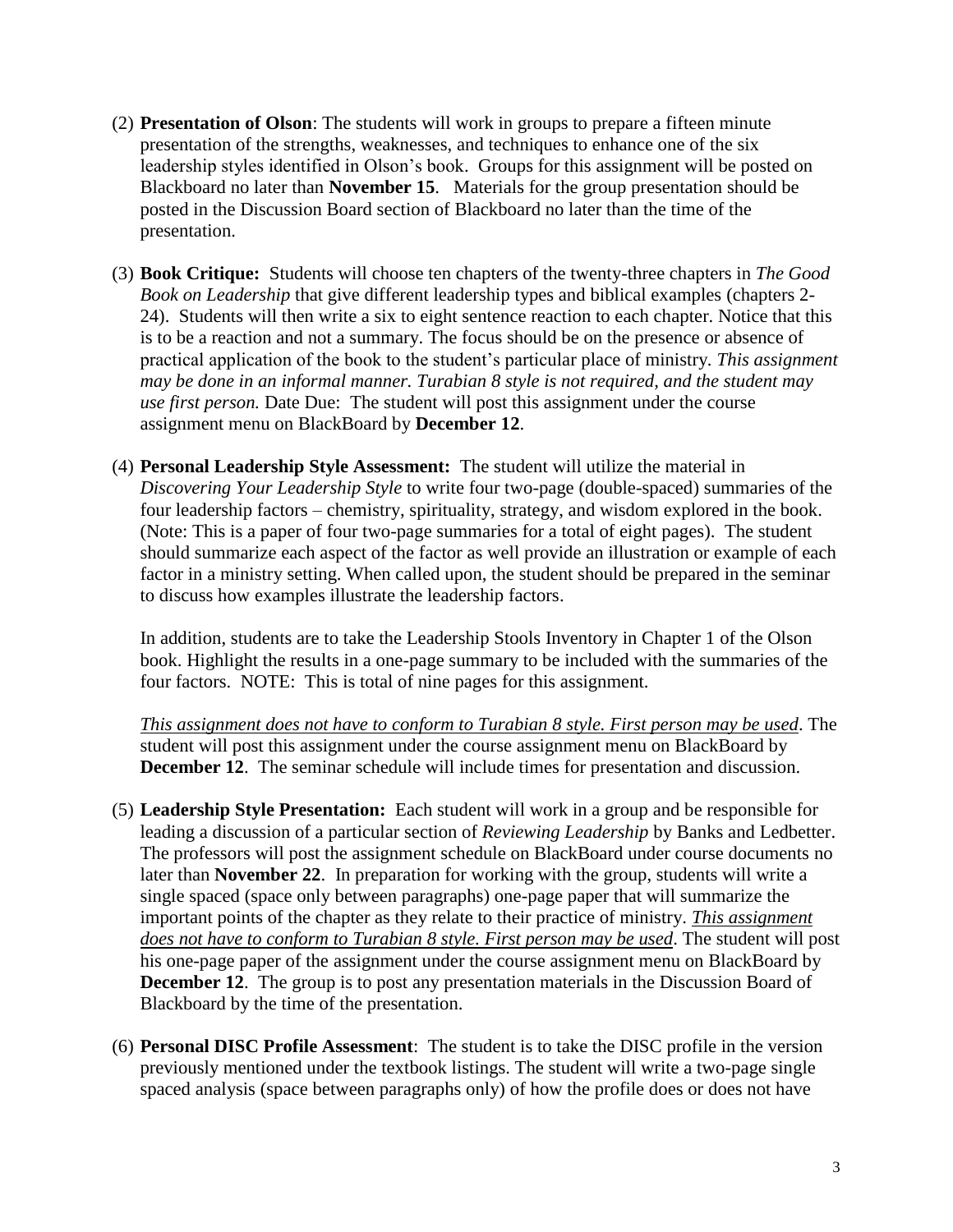implications concerning the leadership styles that the student employs. This assignment is due to be posted on Blackboard by **December 12**.

#### During the seminar assignment:

(7) **Seminar Participation:** Each student will participate actively in seminar presentations and discussions.

#### Following the seminar assignment:

- (8) **Integration Paper:** Following the seminar each participant will write an application and integration paper. *This nine-page paper should follow appropriate Turabian 8 format. However, first person may be used*. The paper should be a personal reflection of the application and integration of the seminar content into ministry practice. At a minimum the paper should address the following items:
	- (a) Identify and discuss the primary leadership stylistic competencies that you employ. Discuss how you determined your primary leadership stylistic competencies.
	- (b) Discuss the strengths and weaknesses of your primary leadership stylistic competencies and illustrate with at least six specific examples from your ministry practice. Identify four ways to utilize your strengths. Identify four ways you can reduce your weaknesses.
	- (c) Discuss how you can utilize other leadership styles in addition to your primary stylistic competencies to improve your overall leadership effectiveness.

**Date Due**: **January 31, 2022**. The post-seminar assignment is to be posted on Blackboard. **In addition** this assignment will be evaluated by the Writing Assessment Coordinator for grammar, writing style, and Turabian formatting. Please email the assignment, in a Word document format, to [pgarrett@nobts.edu.](mailto:pgarrett@nobts.edu) She will evaluate the document by inserting comments and email the edited document back to the student.

#### **Course Evaluation**

The professors will weigh the assignments based on overall performance.

| (1) | Leadership Lifeboat Reaction            | 10% |
|-----|-----------------------------------------|-----|
| (2) | <b>Olsen Presentation</b>               | 10% |
| (3) | <b>Book Critique</b>                    | 10% |
| (4) | Personal Leadership Style Assessment    | 15% |
| (5) | Leadership Style Presentation           | 10% |
| (6) | <b>Personal DISC Profile Assessment</b> | 10% |
| (7) | <b>Seminar Participation</b>            | 15% |
| (8) | <b>Integration Paper</b>                | 20% |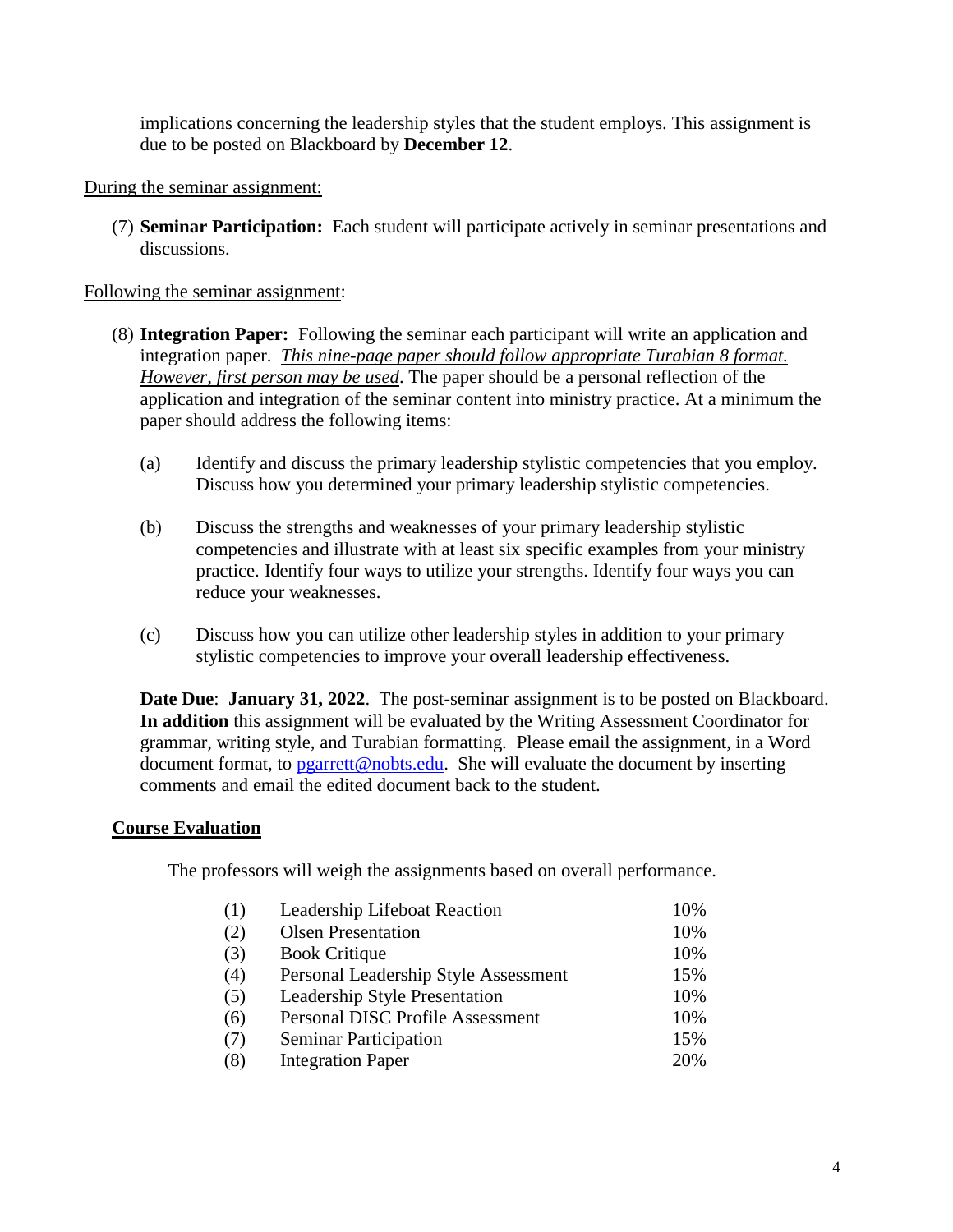Directed Study Requirements:

In addition to the above course assignments, students enrolled in the directed study option of this seminar should plan to…

- (1) **Video 1:** Submit a video containing a five to eight minute discussion of the case study developed in Assignment 2. **Must be postmarked by December 12.**
- **(2) Leadership Theory Paper:** Prepare an eight to ten page paper highlighting the primary concepts, research, and application of three major leadership theories. Note the suggested resources identified in assignment 3. **Must be submitted by December 12.**
- **(3) Annotated Bibliography:** Prepare an annotated bibliography of at least twenty-five resources related to styles of leadership. Each bibliographic reference should be accompanied by two to three sentences highlighting the resource's content and two to three sentences expressing a reaction to its usefulness and application to ministry situations. **Must be submitted by December 12.**

All assignments for directed study students, except these last three listed above, should be submitted through Blackboard**.** The three special directed study assignment should be submitted directly to the professors by email.



Click [HERE](https://help.blackboard.com/en-us/Learn/Reference/Blackboard_Learn_Videos/Student_Videos) for a link to Helpful Playlist, including topics on how to view your grades, submit assignments, and post on the discussion board.

Click [HERE](https://www.youtube.com/watch?v=-vFm_r4iG6A) for a video tutorial on how to navigate Blackboard and enroll in courses.

Click [HERE](https://docs.google.com/forms/d/1aacdCHQyhsSRj0wRCGNEh-tal8hvFFfaHkSXios8Yk0/viewform) to sign up for a one-on-one virtual assistance opportunity with ITC personnel. \*Make sure to schedule your appointment at least 2 weekdays in advance.

Be sure to write down any questions you may have concerning Blackboard and bring them to the orientation session. ITC Student Support will be present and able to assist you with your inquiries. **If you have any further questions feel free to contact us at**

blackboardhelpdesk@nobts.edu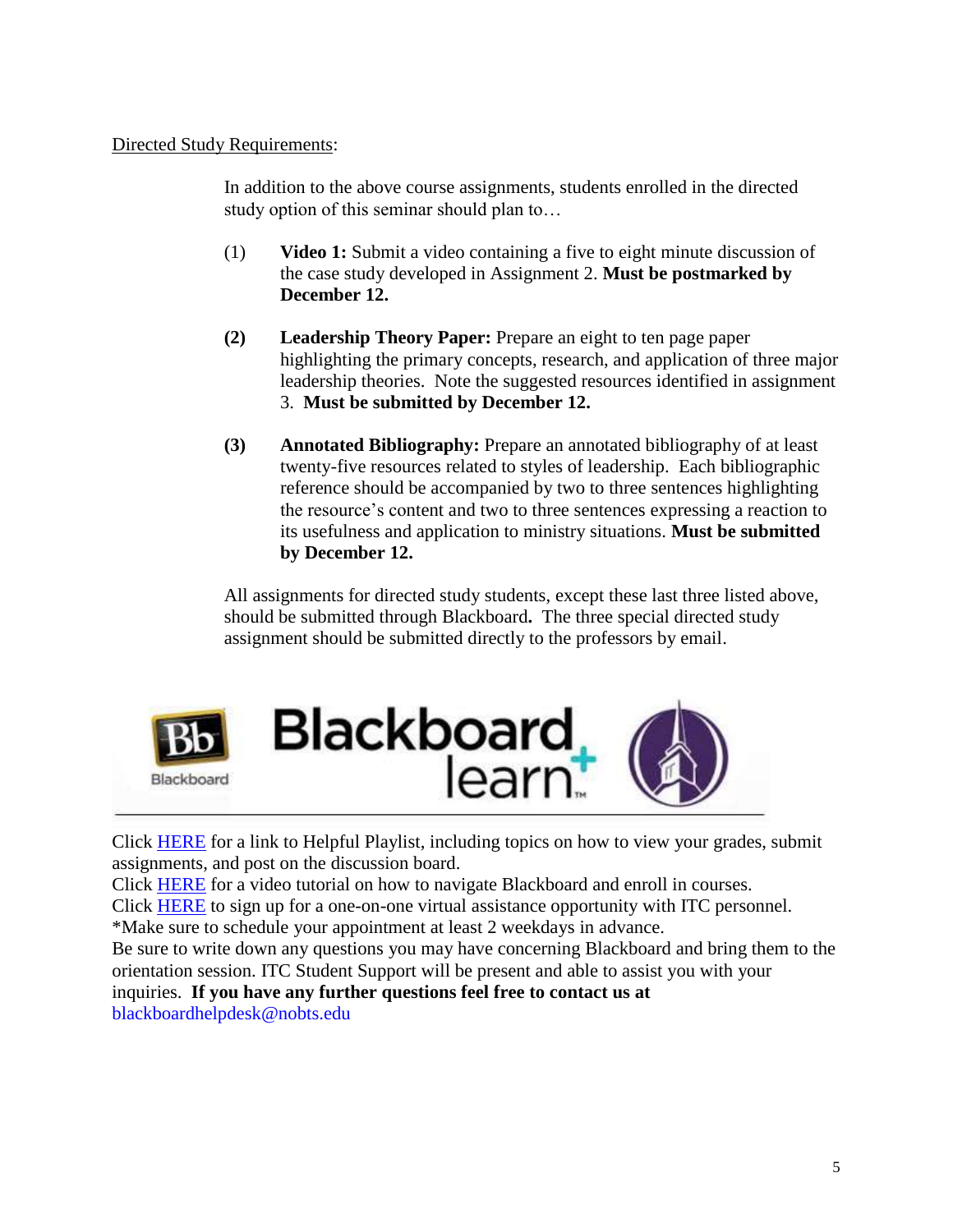#### **Selected Bibliography**

- The Arbinger Institute. *Leadership and Self-Deception*. San Francisco: Berrett-Koehler Pub., 2002.
- Anderson, Leith. *Leadership That Works: Hope and Direction for Church and Parachurch Leaders in Today's Complex World.* Minneapolis: Bethany House Publishers, 1999.
- Anderson, Leith, Jack Hayford, and Ben Patterson. *Who's in Charge?* Sisters, Oregon: Multomah Press, 1993.
- Anderson, Terry D. *Transforming Leadership: New Skills for an Extraordinary Future.* Massachusetts: Human Resources Development Press, Inc., 1992.
- Ashhenas, Ron, Dave Ulrich, Todd Jich, and Steve Herr. *The Boundaryless Organization: Breaking the Chains of Organizational Structure.* San Francisco: Jossey-Bass Publishers, 1995.

Augsburger, David. *Caring Enough to Confront*. Pennsylvania, Scottdale: Herald Press, 1981.

- Banks, Robert, and Bernice M. Ledbetter, *Reviewing Leadership: A Christian Evaluation of Current Approaches.* Grand Rapids: Baker Academics, 2004.
- Barna, George, ed. *Leaders on Leadership: Wisdom, Advice and Encouragaement on the Art of Leading God's People*. Ventura, CA: Regal Books, 1997.
	- \_\_\_\_\_\_\_\_\_\_. *The Power of Vision*. Ventura, Regal Books, 1984.
- Bass, Benard M. *Bass and Stogdill's Handbook of Leadership: Theory, Research, and Managerial Applications.* (3<sup>rd</sup> ed.). New York: Free Press, 1990.
- Beck, John D.W. and Neil M. Yeager. *The Leader's Window: Mastering the Four Styles of Leadership to Build High-Performing Teams*. New York: John Wiley, 1994.
- Bennis, Warren. *On Becoming a Leader*. Reading: Addison-Wesley Publishing Company, Inc., 1989.
- Bennis, Warren and Patricia Ward Bierderman. *Organizing Genius: The Secrets of Creative Collaboration.* Massachusetts: Addison-Wesley Publishing Company, Inc., 1989.
- Bennis, Warren and Joan Goldsmith. *Learning to Lead: A Workbook on Becoming a Leader*. Reading: Addison-Wesley, 1994.
- Bennis, Warren and Burt Nanus. *Leaders*. Toronto: Fitzhenry and Whiteside, 1985.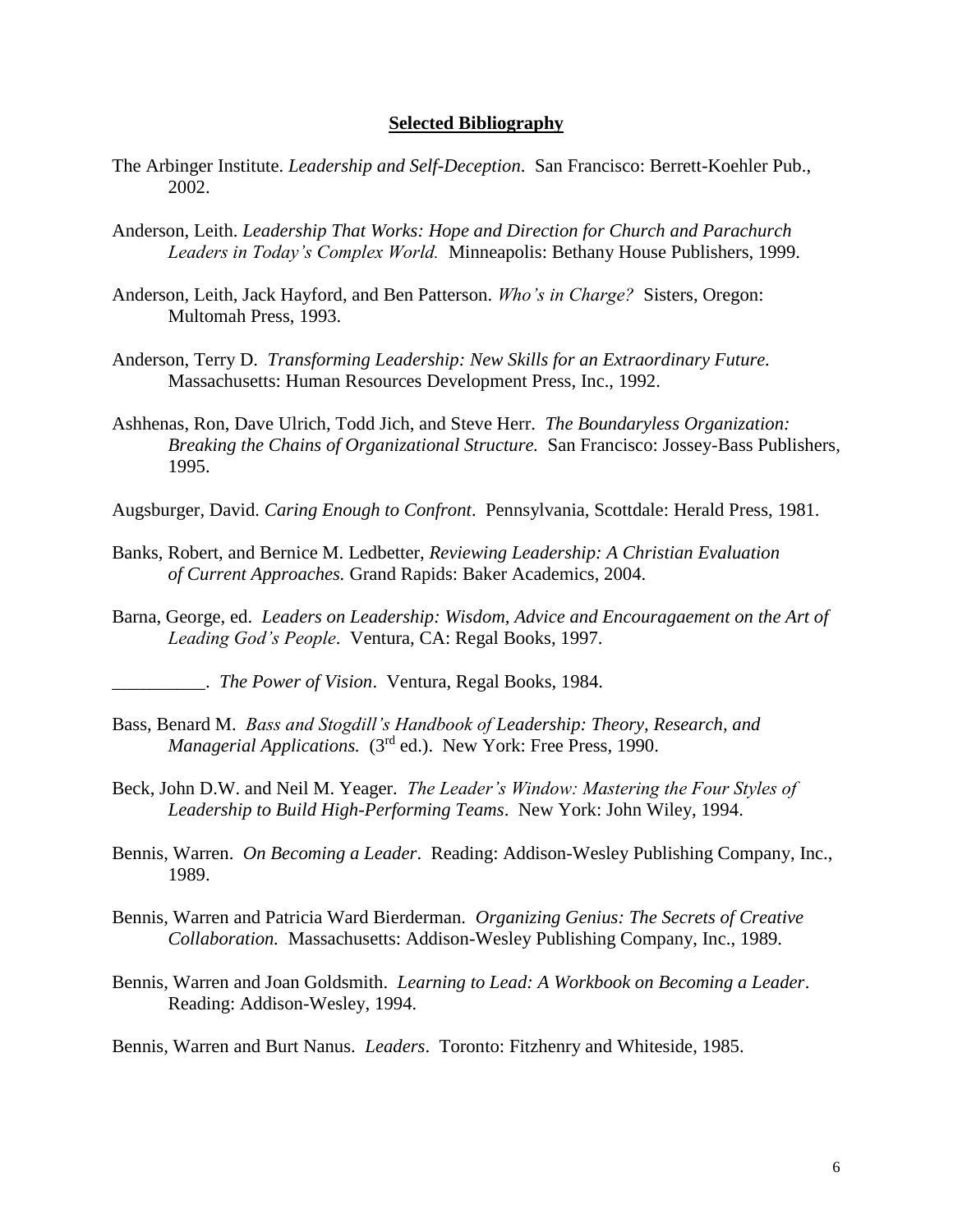- Berkley, James D. ed. *Leadership Handbook of Management and Administration: Practical Insight from a Cross Section of Ministry Leaders*. Grand Rapids, MI: Baker Books, 1994.
- Blackaby, Henry and Richard Blackaby. *Spiritual Leadership: Moving People on to God's Agenda.* Nashville: Broadman and Holman, 2001.
- Blanchard, Ken, and Phil Hodges. *Lead Like Jesus: Lessons from the Greatest Leadership Role Model of All Times*. Nashville: W. Publishing Group, 2005.
- Blanchard, Ken and Michael O'Connor*. Managing by Values*. San Francisco, CA: Berrett-Koehler, 1997.
- Borek, John, Danny Lovett, and Elmer Towns. *The Good Book on Leadership*. Nashville: Broadman and Holman Publishers, 2005.
- Boyatzis, Richard and Anne McKee. *Resonant Leadership*. Boston: Harvard Business School Press, 2005.
- Burns, James. *Leadership*. New York: Harper and Row, 1978.

. Transforming Leadership. New York: Grove Press, 2003.

- Callahan, Ken. *Effective Church Leadership: Building on the Twelve Keys*. New York: Harper Collins, 1990.
- Clinton, Robert J. *Leadership Series: A Short History of Leadership Theory*. Altadena CA: Barnabas Publishers, 1992.
- Conger, Jay A. *The Charismatic Leader: Behind the Mystique of Exceptional Leadership*. San Francisco: Jossey-Bass, 1991.
- Covey, Stephen R. *Principle-Centered Leadership*. New York: Summit Books, 1991.
- Daft, Richard L. *Leadership Theory and Practice*. Fort Worth, Texas: Harcourt, 1999.
- Dale, Robert O. *Pastoral Leadership*. Nashville: Abingdon Press, 1986.
- Dalziel, Murray M. *Changing Ways: A Practical Tool for Implementing Change Within Organizations.* New York: American Management Association, 1988.
- DePree, Max. *Leadership is an Art*. New York: Doubleday, 1989.

\_\_\_\_\_\_\_\_\_\_. *Leadership Jazz*. New York: Currency Doubleday, 1992.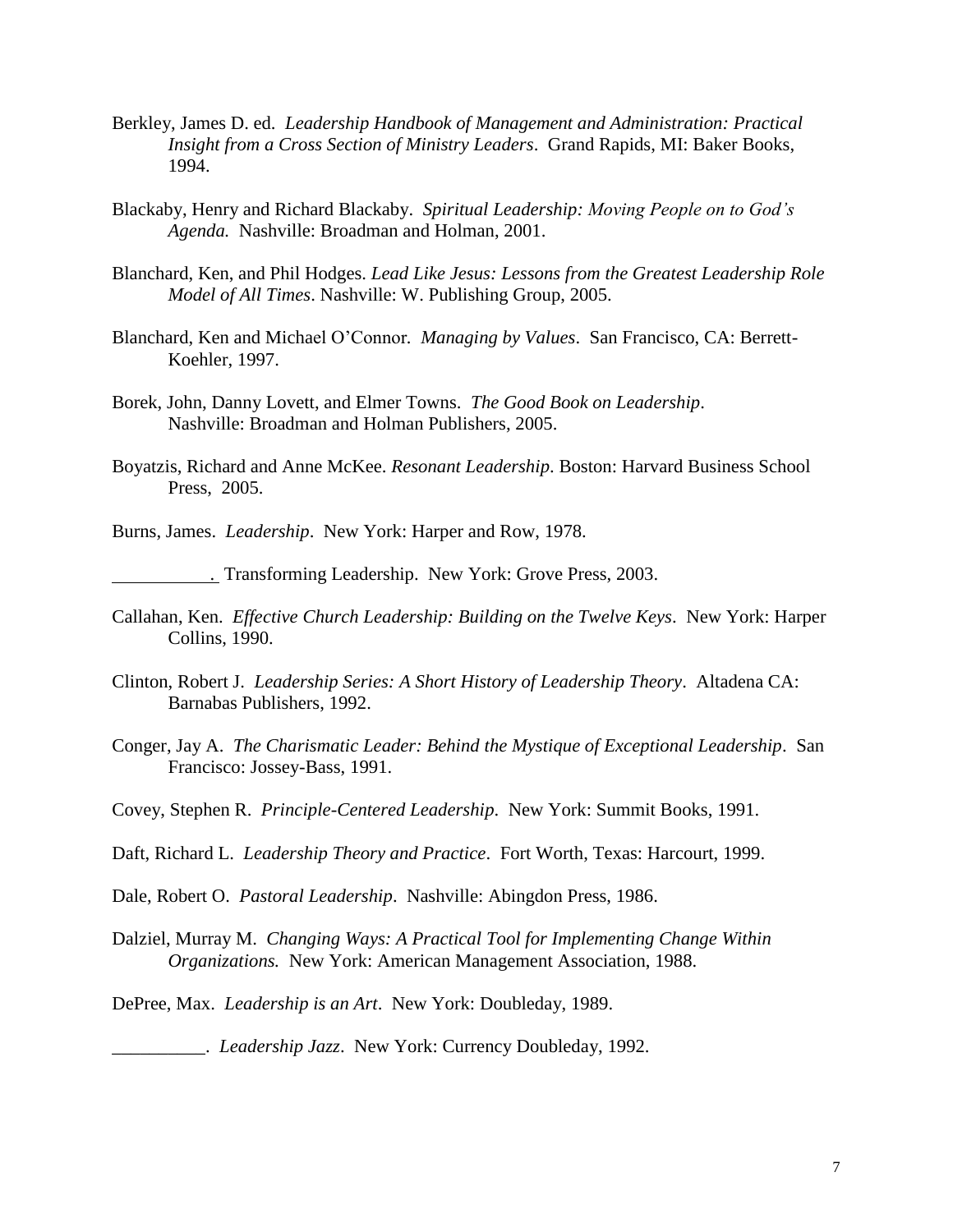\_\_\_\_\_\_\_\_\_\_. *Leading Without Power: Finding Hope in Serving Community*. San Francisco: Josey-Bass, 1997.

- Drucker, Peter F. *Managing the Nonprofit Organization: Practices and Principles*. New York: Harper Collins Publishers, 1990.
- Echols, Steven F. and Allen England. *Castrophic Crisis: Ministry Leadership in the Midst of Trial and Tragedy*. Nashville: Broadman and Holman, 2011.
- Echols, Steven F. "Transformational/Servant Leadership: A Potential Synergism for an Inclusive Leadership Style." *Journal of Religious Leadership* 8 (Fall 2009), 85-116.
- Finzel, Hans. *The Top Ten Mistakes Leaders Make*. Wheaton: Victor Books, 1994.
- Ford, Leighton. *Transforming Leadership*. Downer's Grove: Intervarsity, 1991.
- Gangel, Kenneth O. *Feeding and Leading: A Practical Handbook on Administration in Churches and Christian Organizations*. Wheaton, IL: Victor Books, 1997.

\_\_\_\_\_\_\_\_\_\_. *Team Leadership in Christian Ministry: Using Multiple Gifts to Build a Unified Vision*, revised edition. Chicago: Moody Press, 1997.

- Goethals, George R., Georgia J. Sorenson, and James McGregor Burns, editors. *Encyclopedia of Leadership,* 4 Volumes. Thousand Oaks, California: Sage Publications, 2004.
- Gangel, Kenneth O. and Samuel L. Canine. *Communication and Conflict Management in Churches and Christian Organizations.* Nashville: Broadman Press, 1992.

Gardner, Howard. *Leading Minds: An Anatomy of Leadership*. New York: Basic Books, 1995.

\_\_\_\_\_\_\_\_\_\_. Five Minds for the Future. Boston: Harvard Business School Press, 2006.

Gardner, John W. *On Leadership*. New York: The Free Press, 1990.

- Goldsmith, Marshall, and Laurence Lyons. Coaching for Leadership, 2<sup>nd</sup> ed. San Francisco: John Wiley and Sons, 2006
- Goleman, Daniel. *Emotional Intelligence*. New York: Bantam Books, 1995.
- Goleman, Daniel, Richard Boyatzis and Annie McKee. *Primal Leadership: Realizing the Power of Emotional Intelligence*. Boston: Harvard Business School Press, 2002.
- Greenleaf, Robert K. *Servant Leadership: A Journey Into the Nature of Legitimate Power and Greatness.* New York: Paulist Press, 1977.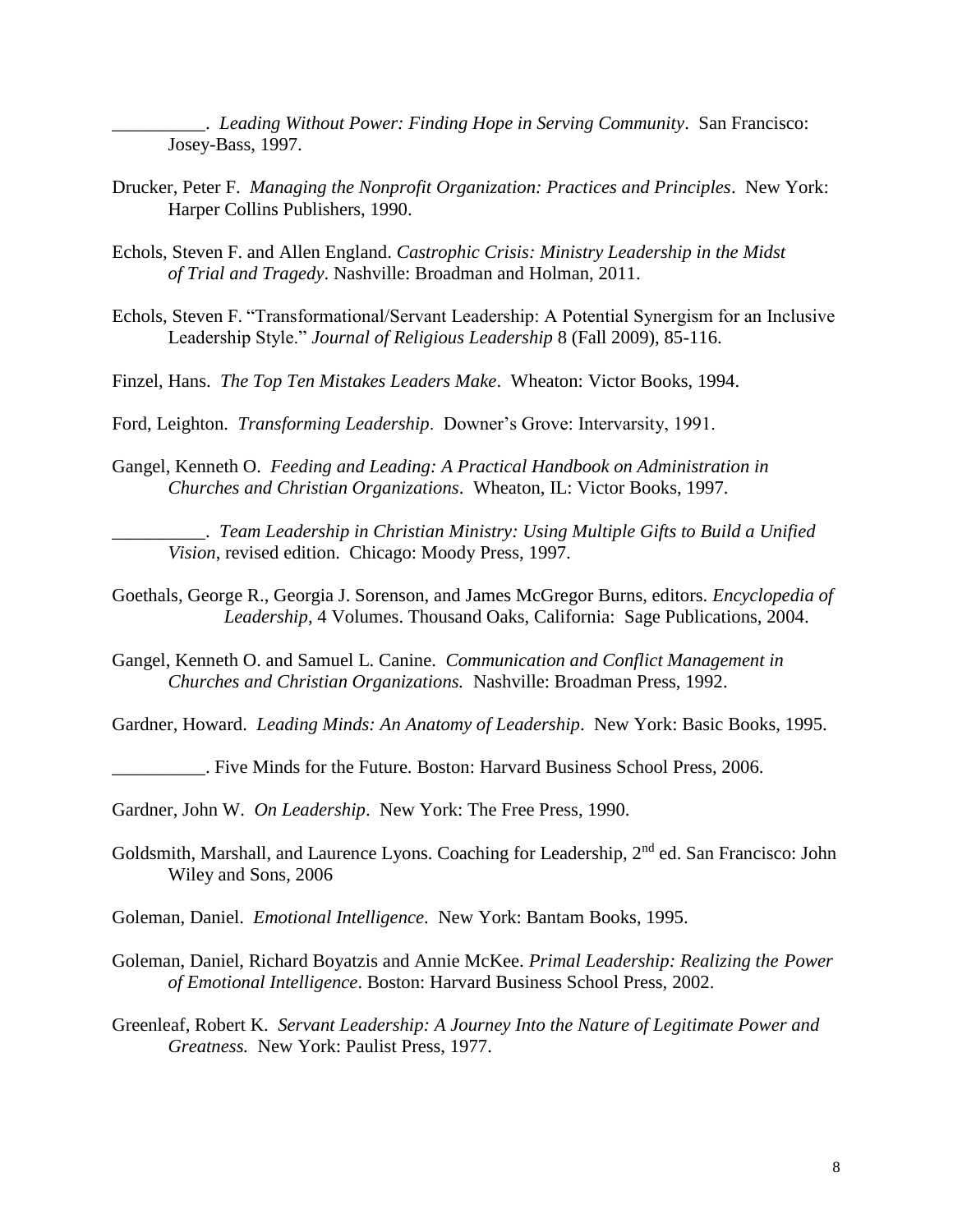\_\_\_\_\_\_\_\_\_\_. *Seeker and Servant: Reflections on Religious Leadership*. Edited by Anne T. Franker and Larry C. Spears. San Francisco: Jossey-Bass Publishers, 1996.

- Greenberg, Jerald and Robert A. Baron. *Behavior in Organization: Understanding and Managing the Human Side of Work.* Upper Saddle River, New Jersey: Prentice Hall, 1999.
- Hall, Kenneth F. (ed.) *Living Leadership: Biblical Leadership Speaks to Our Day*. Anderson, Indiana: Warner Press, Inc., 1991.
- Halverstadt, Hugh F. *Managing Church Conflict*. Louisville, KY: Westminster/John Knox Press, 1991.
- Hendricks, Howard G. *Color Outside the Lines: A Revolutionary Approach to Creative Leadership.* Nashville: Word Publishing, 1998.
- Herrington, Jim, Mike Bonem and James H. Furr. *Leading Congregational Change: A Practical Guide for the Transformational Journey.* San Francisco: Jossey-Bass Publishers, 2000.
- Herrington, Jim, R. Robert Creech, and Trisha Taylor. *The Leader's Journey: Accepting the Call to Personal and Congregational Transformation*. San Francisco: Jossey-Bass, 2003.
- Hesselbein, Francis., ed. *The Leader of the Future: New Visions, Strategies, and Practices for the Next Era*. San Francisco: Jossey-Bass, 1996.
- Hesselbein, Francis, and Marshall Goldsmith. *The Leader of the Future 2: Visions, Strategies, and Practices for the New Era*. San Francisco: Jossey-Bass, 2006.
- Hunter, James C. *The Servant: A Simple Story About the True Essence of Leadership*. Roseville: Calf.: Prima Publishing, 1998.
- Kassestad, Walt and Steve Schey. *Total Quality Ministry*. Minneapolis: Augsbury Press, 1994.
- Kaplan, Bob, with Rob Kaiser. *The Versatile Leader: Make the Most of Your Strengths Without Overdoing It.* San Francisco: John Wiley and Sons, 2006.
- Kim, W. Chan and Renee Mauborngne*. Blue Ocean Strategy*. Harvard Business School Press, 2005.
- Kotter, John P. *A Force for Change: How Leadership Differs from Management*. New York: Free Press, 1990.

\_\_\_\_\_\_\_\_\_\_. *Leading Change*. Boston: Harvard Business School Press, 1996.

\_\_\_\_\_\_\_\_\_\_. *What Leaders Really Do*. Boston: Harvard Business School Press, 1999.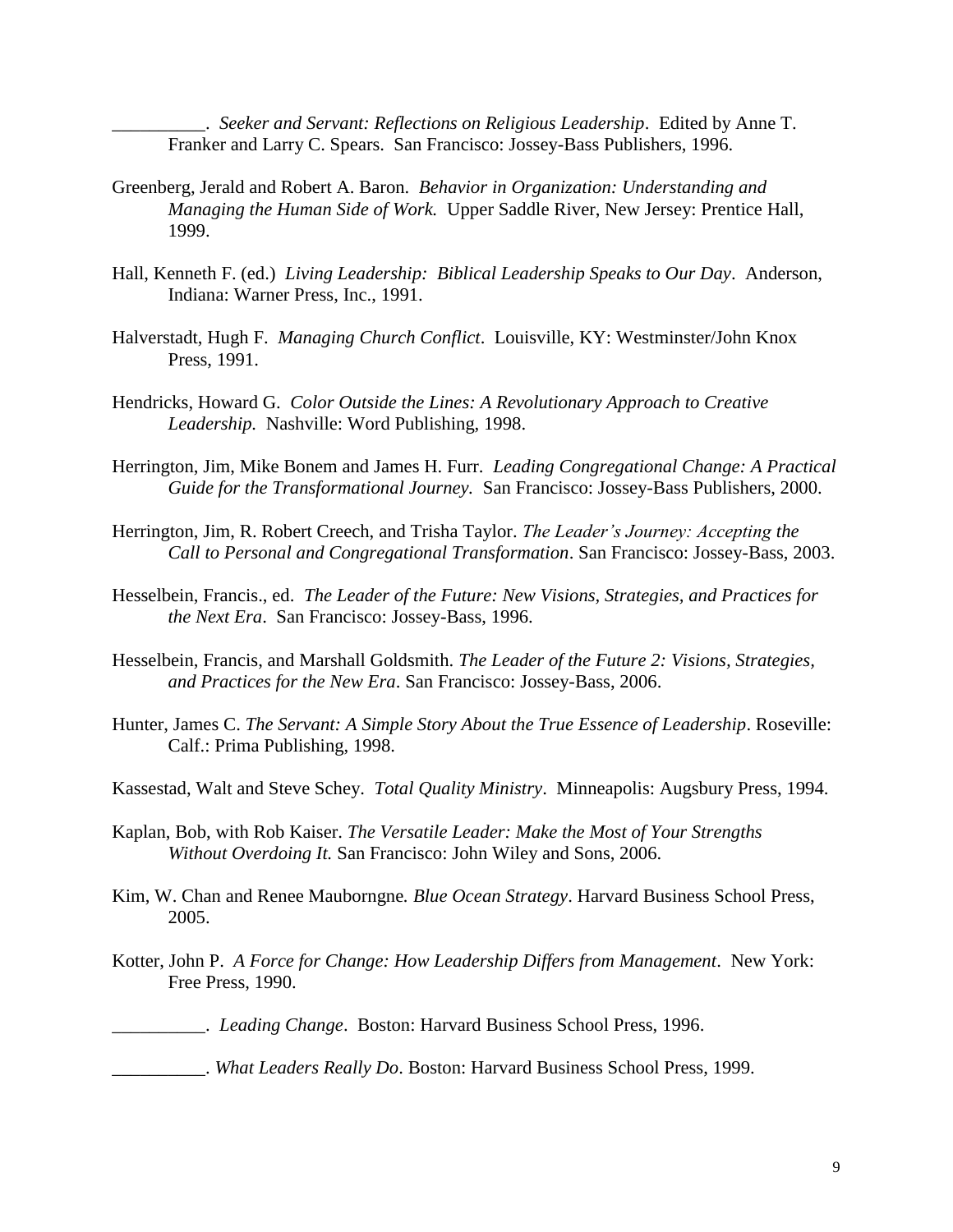Kouzes, James M. and Barry Z. Posner. *Credibility*. San Francisco: Jossey-Bass, 1993.

\_\_\_\_\_\_\_\_\_\_. *The Leaadership Challege*. San Francisco: Jossey-Bass, 1990.

Leas, Speed. *Discover Your Conflict Management Style*. Washington: Alban Institute, 1984.

Luecke, David S. *New Designs for Church Leadership*. St. Louis: Concordia, 1990.

- Lewis, Philip V. *Transformational Leadership: A New Model for Total Church Involvement*. Nashville: Broadman and Holman, 1996.
- Malphurs, Aubrey. *Pouring New Wine into Old Wineskins: How to Change a Church Without Destroying It.* Grand Rapids: Baker Books, 1993.

\_\_\_\_\_\_\_\_\_\_. *Values-Driven Leadership: Discovering and Developing Your Core Values for Ministry.* Grand Rapids: Baker Book House, 1996.

Maxwell, John C. *Be a People Person*. Wheaton: Victor Books, 1989.

\_\_\_\_\_\_\_\_\_\_. *Developing the Leaders Around You*. Nashville: Thomas Nelson, 1995.

\_\_\_\_\_\_\_\_\_\_. *Developing the Leader Within You*. Nashville: Thomas Nelson, 1993.

\_\_\_\_\_\_\_\_\_\_. *The 21 Irrefutable Laws of Leadership: Follow Them and People Will Follow You*. Nashville: Thomas Nelson, 1998.

Means, James E. *Leadership in Christian Ministry*. Grand Rapids: Baker Book House, 1989.

- Miller, Calvin. *The Empowered Leader: 10 Keys to Servant Leadership*. Nashville: Broadman and Holman, 1995.
- Murren, Doug. *Leader Shift*. Ventura: Regal Books, 1994.

Nanus, Burt. *Visionary Leadership*. San Francisco: Jossey-Bass Pub., 1992.

- Pearce, Terry. *Leading Out Loud: The Authentic Speaker, the Credible Leader*. San Francisco: Jossey-Bass, 1995.
- Rainer, Thom. *Eating the Elephant*. Nashville: Broadman and Holman, 1994.
- Rush, Myron. *The New Leader*. Wheaton: Victor Books, 1987.
- Sashkin, Marshall, and Molly Sashkin. *Leadership that Matters: The Critical Factors for Making a Difference in People's Lives and Organization's Success*. San Francisco: Berrett-Koehler, 2003.